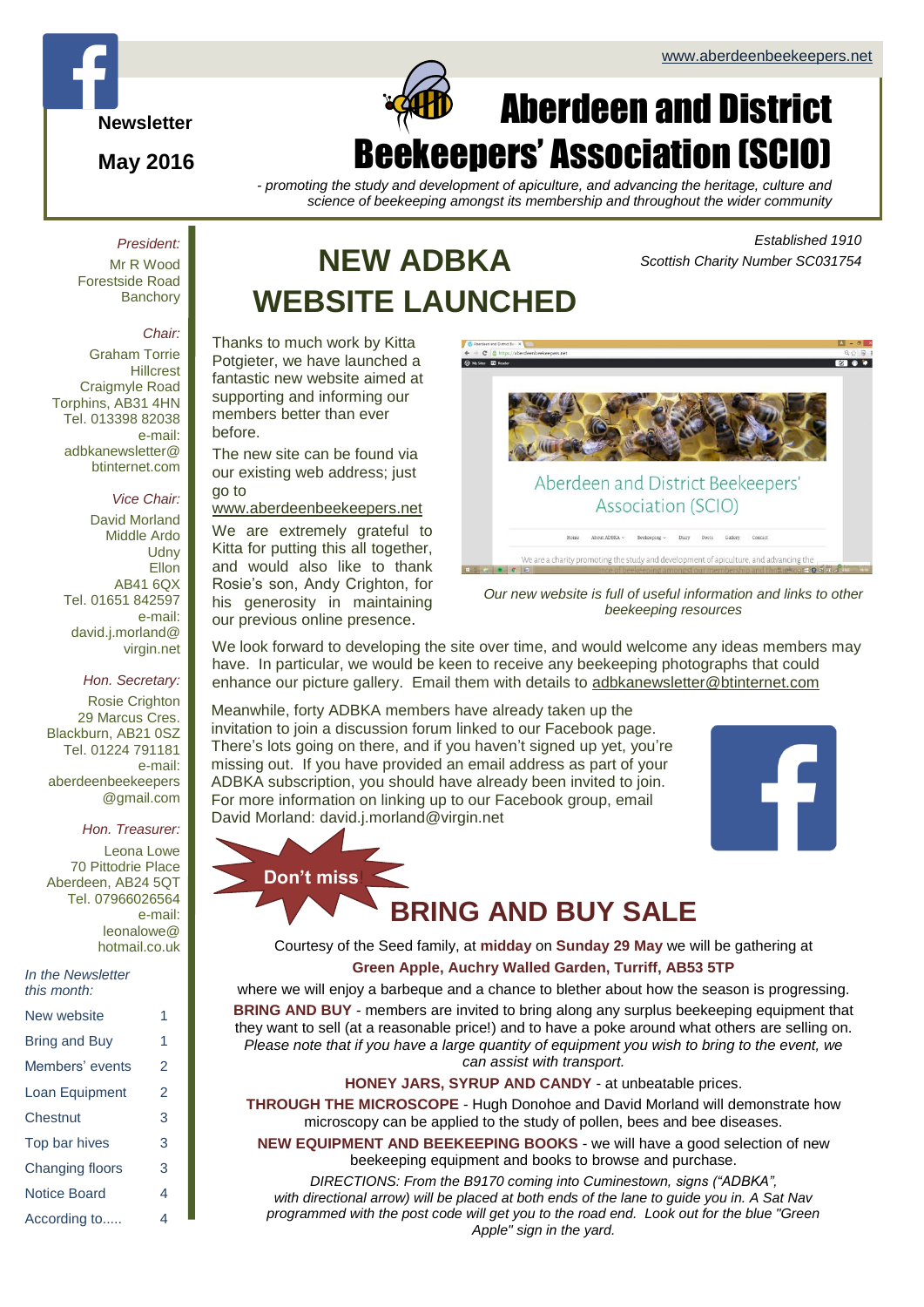## Page 2 of 4 ADBKA Newsletter

### ABERDEEN AND DISTRICT BEEKEEPERS' ASSOCIATION **ANNUAL GENERAL MEETING**

Our **2016 Annual General Meeting** takes place at 7.15pm on Wednesday 25 May at The Kinellar Community Hall, Fintray Road, Blackburn AB21 0SS

*Distributed with this newsletter is a copy of the minute of our 2015 AGM. If you are coming along to this year's meeting, please bring along a copy of this, along with the other AGM papers sent out with our April newsletter.*

### **BRING AND BUY SALE**

Sunday 29 May 2016 at 12 Midday Green Apple, Auchry Walled Garden, Turriff, AB53 5TP

*See page 1*

Unfortunately, last month we had to cancel a planned practical demonstration at our Crathes apiary due to poor weather. Don't forget though, if you want to get some hands-on beekeeping experience you are welcome to join our group of volunteers who manage the apiary, gathering most Sunday mornings for a couple of hours from 10am. For more information, email [grahamtorrie@icloud.com](mailto:grahamtorrie@icloud.com) or phone 013398 82038

#### DEMONSTRATION: **SWARM CONTROL**

Wednesday 8 June 2016 at 7.30pm ADBKA Apiary Crathes Castle Banchory AB31 5QJ

*(Make sure you bring your bee suit.)*

Saturday 25 June 2016 Trip to Murray McGregor's queen rearing unit

*NB Now fully subscribed*

### **BEEKEEPING SUPPLIES AND FREE EQUIPMENT LOAN FOR ADBKA MEMBERS ACROSS THE NORTH EAST**

Honey extractors; Mini-melters; Heather honey press; Wax extractor; Wax foundation press Contact: Sandy Gordon on 01224 484540 **DANESTONE AB22 8AJ**

Heated uncapping tray; Electric uncapping knife; Heather honey press; Wax melter; Unimel stainless steel 3 frame tangential extractor

**BUY AND SAVE: CANDY AND SYRUP**

Contact: Erling Watt on 074294 54572 email [watterlingg@aol.com](mailto:watterlingg@aol.com) **LONGSIDE AB42 4XQ**

Heated uncapping tray; Electric uncapping knife; Heather honey press; Wax melter; Universal lightweight 9 frame radial extractor

**BUY AND SAVE: CANDY AND SYRUP**

Contact: Joan Gilbert-Stevens on 019755 81369 email [craigmill@btinternet.com](mailto:craigmill@btinternet.com) **MUIR OF FOWLIS AB33 8NX**

Combimel stainless steel radial 9 frame extractor; Heated uncapping tray; Electric uncapping knife; Refractometer; Candle-making kit

**BUY AND SAVE: CANDY, SYRUP AND HONEY JARS**

Contact: Graham Torrie on 013398 82038 email [adbkanewsletter@btinternet.com](mailto:adbkanewsletter@btinternet.com)

**CRATHES AB31 5QJ**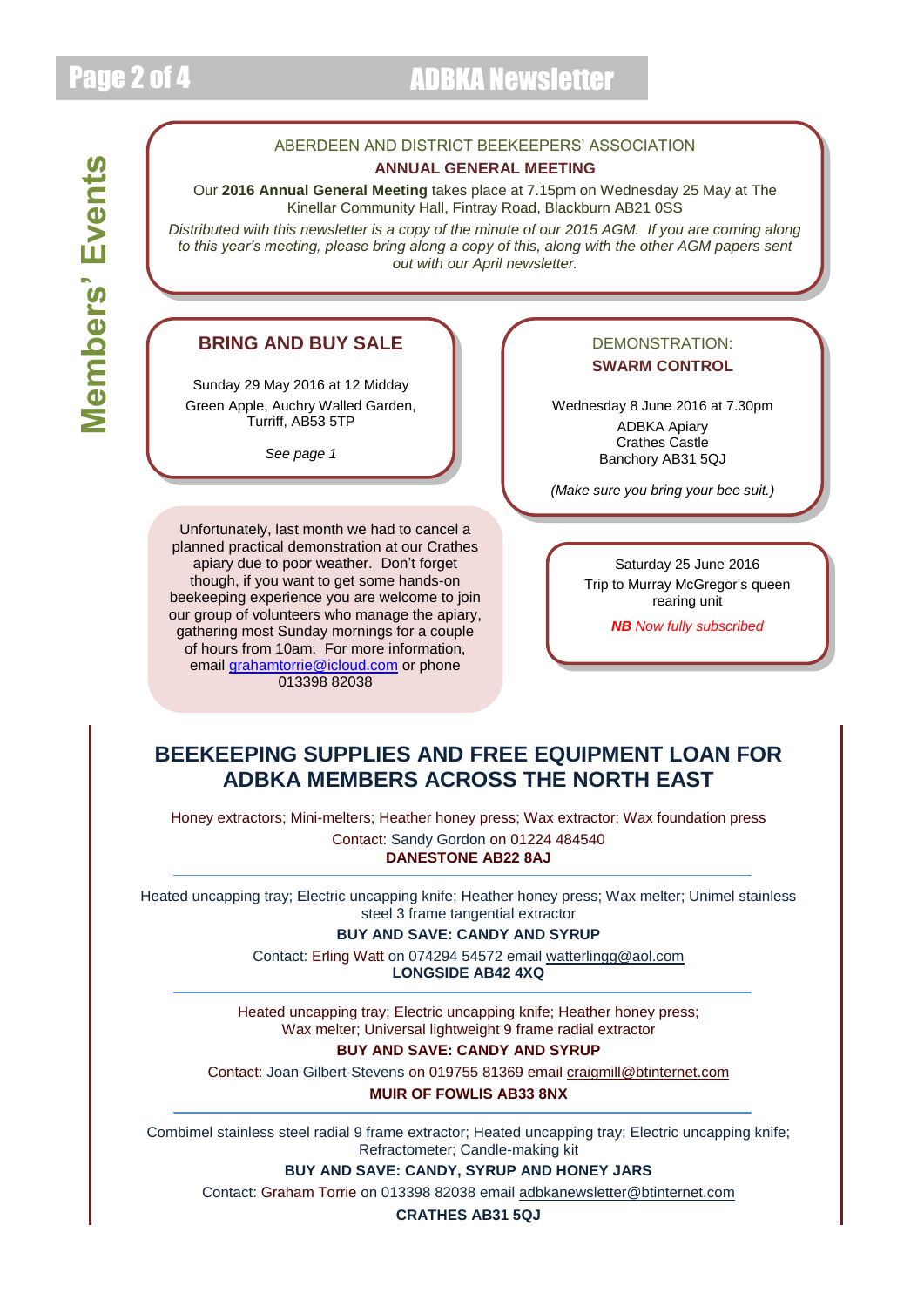### Page 3 of 4 ADBKA Newsletter

## **"O chestnut-tree, great rooted blossomer"**

*WB Yeats*



*Thanks to Janne Richardson of Fraserburgh for this fabulous drawing of Hose Chestnut (Aesculus hippocastanum)*

Although children must nowadays wear goggles, gloves and hardhats to play conkers, your bees will throw caution to the wind as they make the most of the horsechestnut, which will be flowering this month.

Each tree bears three forms of flower: male, female and hermaphrodite (with both male and female characteristics). Between them they will provide honeybees with generous amounts of pollen and nectar.

Some plants will only release (or dehisce) their pollen when the air temperature warms up. (For example, dandelion needs around 10°C.) But horsechestnut presents its pollen, both night and day, whatever the temperature.

And as if all this wasn't enough, your bees will find lavish amounts of resin on offer, from which they will produce propolis to glue together all of the hive parts that you want to separate.

Look out for bees coming back with heavy loads of brick-red pollen; a sure sign that they have found a horse-chestnut nearby.

We are looking for two or three members who might be interested in forming a small team running a top bar hive at our Crathes apiary. The idea is that the association would provide a flat pack hive and the bees to go in it; the team would face the challenge of starting from scratch and seeing the colony through the season, reporting regularly on the highs and lows in our monthly newsletter.

Running a top bar hive presents a whole series of challenges compared to what most of us are used to, for example in relation to swarm control. 'Natural beekeeping' has gained a lot of publicity in recent years, and we are sure that there would be great interest in this project amongst our members.

If you would like to be involved, please contact me at [adbkanewsletter@btinternet.com](mailto:adbkanewsletter@btinternet.com) or on 01339882038. *Graham*

If you haven't changed your over-wintered hive floors yet, you really should have. On the old floors you'll find all of the detritus that has fallen from the colony since last autumn. Expect to see an unhealthy mix of dead bees, chalk brood mummies, mouldy pollen pellets, pieces of comb, propolis and lumps of candy.

Move your hive a foot or two to the side, put a clean floor where the hive was, lift the hive off the old floor and

place it on the new one. This will be easier if you take the roof off to lighten the load and if you use the blade of your hive tool to separate the old floor and brood box, which will likely be stuck together with propolis.

Use a wallpaper scraper to remove the debris, scraping it onto a newspaper. Once everything is off, wrap up the paper and burn the lot in an incinerator. Now you can blast the metal mesh floor with a blow torch, giving it a final scrape at the end. If the wood of your floor is very dry, a coat of raw linseed oil on the outside would be worthwhile.

Obviously you won't want to use a blowtorch on the floor of your polystyrene hive. In this case, mix a strong solution of washing soda (1kg soda crystals to 5 litres of water) and give everything a good scrub.